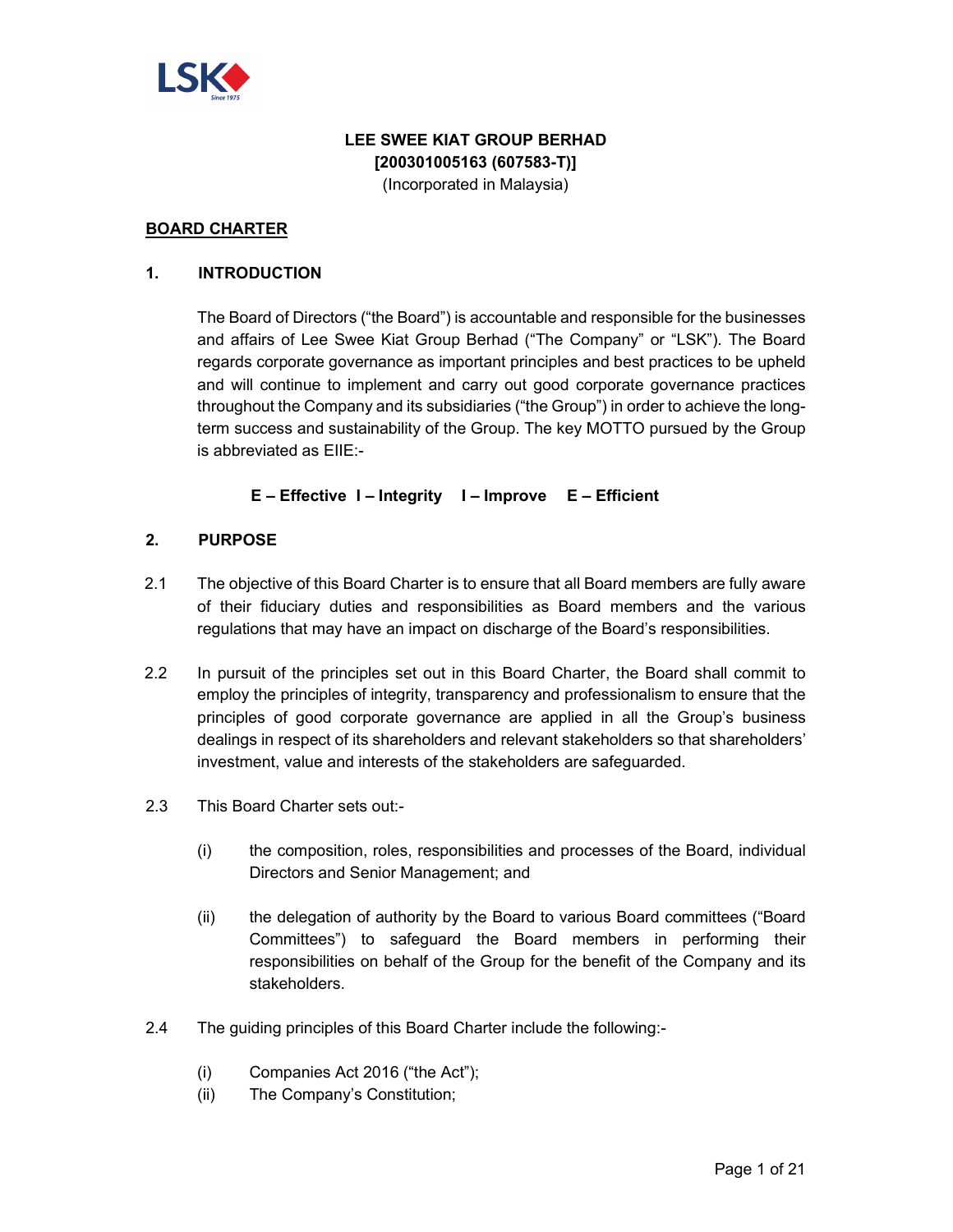

- (iii) Main Market Listing Requirements ("MMLR") of Bursa Malaysia Securities Berhad ("Bursa Securities");
- (iv) Malaysian Code on Corporate Governance ("MCCG"); and
- (v) Any other applicable laws or regulatory requirements.

In the event of a conflict between the Constitution and this Board Charter, the provisions of the former shall have precedence subject to compliance with the legislation and regulatory requirements.

## **3. COMPOSITION OF THE BOARD**

- 3.1 The Board shall consist of suitably qualified individuals with diverse professional background, set of skills, experience and knowledge necessary to govern the Company. The Board acknowledges the benefits of more balanced gender diversity in the Board composition. The Board through the NRC shall review the size and composition of the Board and Board Committees from time to time, to determine the impact of the Board's effectiveness and to ensure the Board is periodically refreshed.
- 3.2 Pursuant to the Constitution, the number of Directors must not be less than two (2) (excluding Alternate Director) nor more than nine (9).
- 3.3 In accordance with the MMLR of Bursa Securities, the Company must ensure that at least two (2) Directors or one-third (1/3) of the Board, whichever is higher, are Independent Non-Executive Directors and at least one (1) Director is a woman. If the number of Directors is not three (3) or a multiple of three (3), then the number nearest one-third (1/3) must be used.
- 3.4 In the event of any vacancy in the Board, resulting in non-compliance with Clause 3.3 above, the Company must fill the vacancy within three (3) months.
- 3.5 The Chairman of the Board shall not be a member of the Audit Committee ("AC") and Nomination and Remuneration Committee ("NRC").
- 3.6 The Board intends to pursue the target of 30% women Directors in line with Practice 5.9 of the MCCG.

#### **4. BOARD INDEPENDENCE**

4.1 An Independent Director means a director who is independent of management and free from any business or other relationship which could interfere with the exercise of independent judgement or the ability to act in the best interests of the Company. Without limiting the generality of the foregoing, an Independent Director is one who:-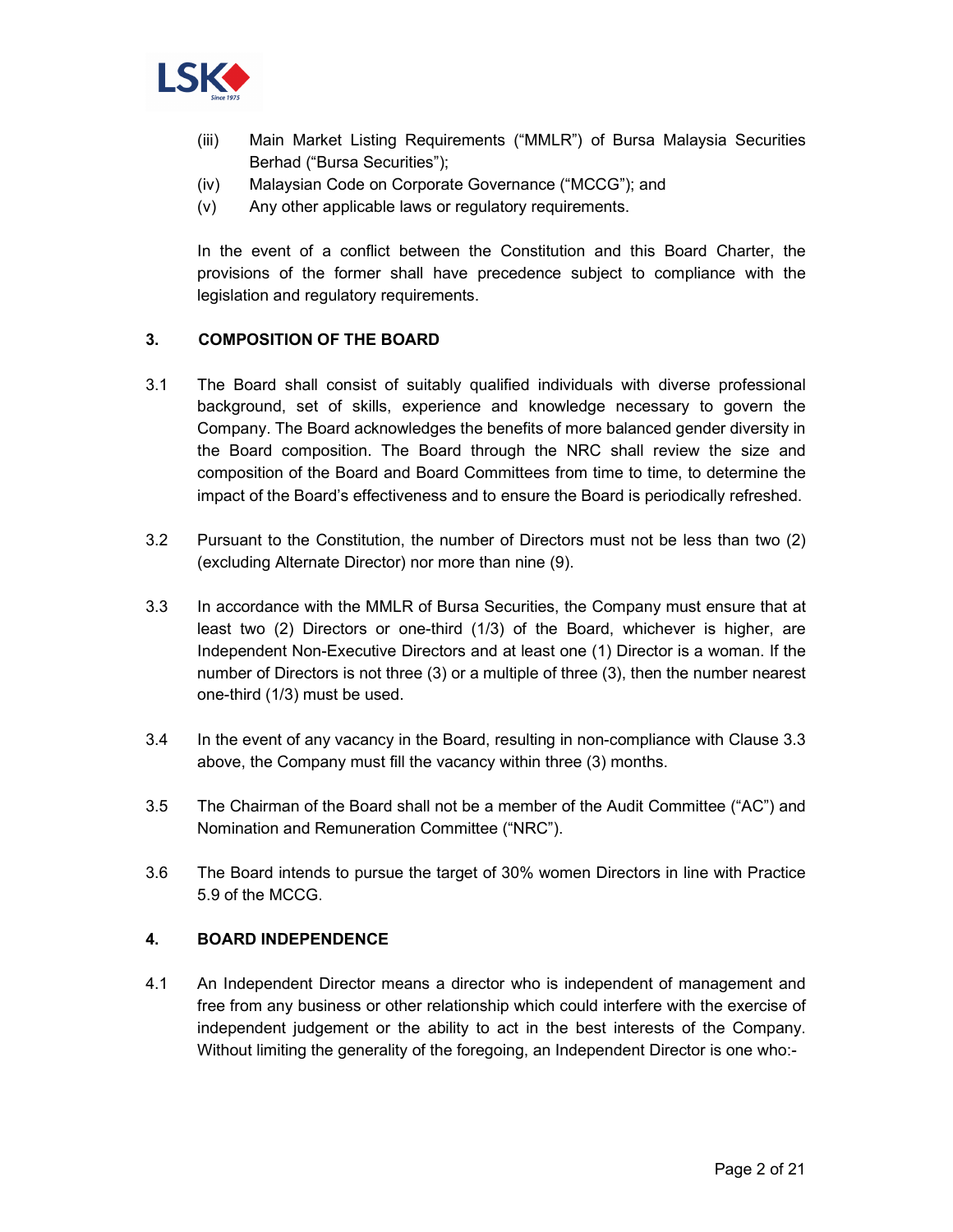

- (a) is not, and has not been within the last three (3) years, an officer of the Company or any related corporation of the Company (each corporation is referred to as "said Corporation"). For this purpose, "officer" has the meaning given in Section 2 of the Act but excludes a Director who has served as an Independent Director in any one or more of the said Corporation for a cumulative period of less than twelve (12) years;
- (b) is not a major shareholder of the said Corporation;
- (c) is not a family member of any Executive Director, officer or major shareholder of the said Corporation;
- (d) is not acting as a nominee or representative of any Executive Director or major shareholder of the said Corporation;
- (e) has not been engaged as an adviser by the said Corporation under such circumstances as prescribed by Bursa Securities, or is not presently a partner, Director (except as an Independent Director) or major shareholder, as the case may be, of a firm or corporation which provides professional advisory services to the said Corporation under such circumstances as prescribed by Bursa Securities;
- (f) has not engaged in any transaction with the said Corporation under such circumstances as prescribed by Bursa Securities, or is not presently a partner, Director or major shareholder, as the case may be, of a firm or corporation (other than subsidiaries of the Company) which has engaged in any transaction with the said Corporation under such circumstances as prescribed by Bursa Securities; or
- (g) has not served as an Independent Director in any one or more of the said Corporations for a cumulative period of more than twelve (12) years from the date of his first appointment as an Independent Director.
- 4.2 The roles of the Independent Non-Executive Directors are essential in bringing independent judgement and ensuring all issues proposed by the Executive Directors are fully discussed and examined to take into account the long-term interests, not only of the shareholders, but also other stakeholders such as the employees and business associates.
- 4.3 The Board shall identify a Senior Independent Director who shall attend to queries and concerns raised by shareholders pertaining to the Group as well as act as an intermediary for other Directors when necessary.

# **5. APPOINTMENT OF DIRECTORS**

- 5.1 Appointment of a new Director is a matter for consideration and decision by the Board, upon the recommendation from the NRC.
- 5.2 In making its recommendation, the NC shall consider the character, experience, competence, integrity and time of the candidates, as well as the following factors:-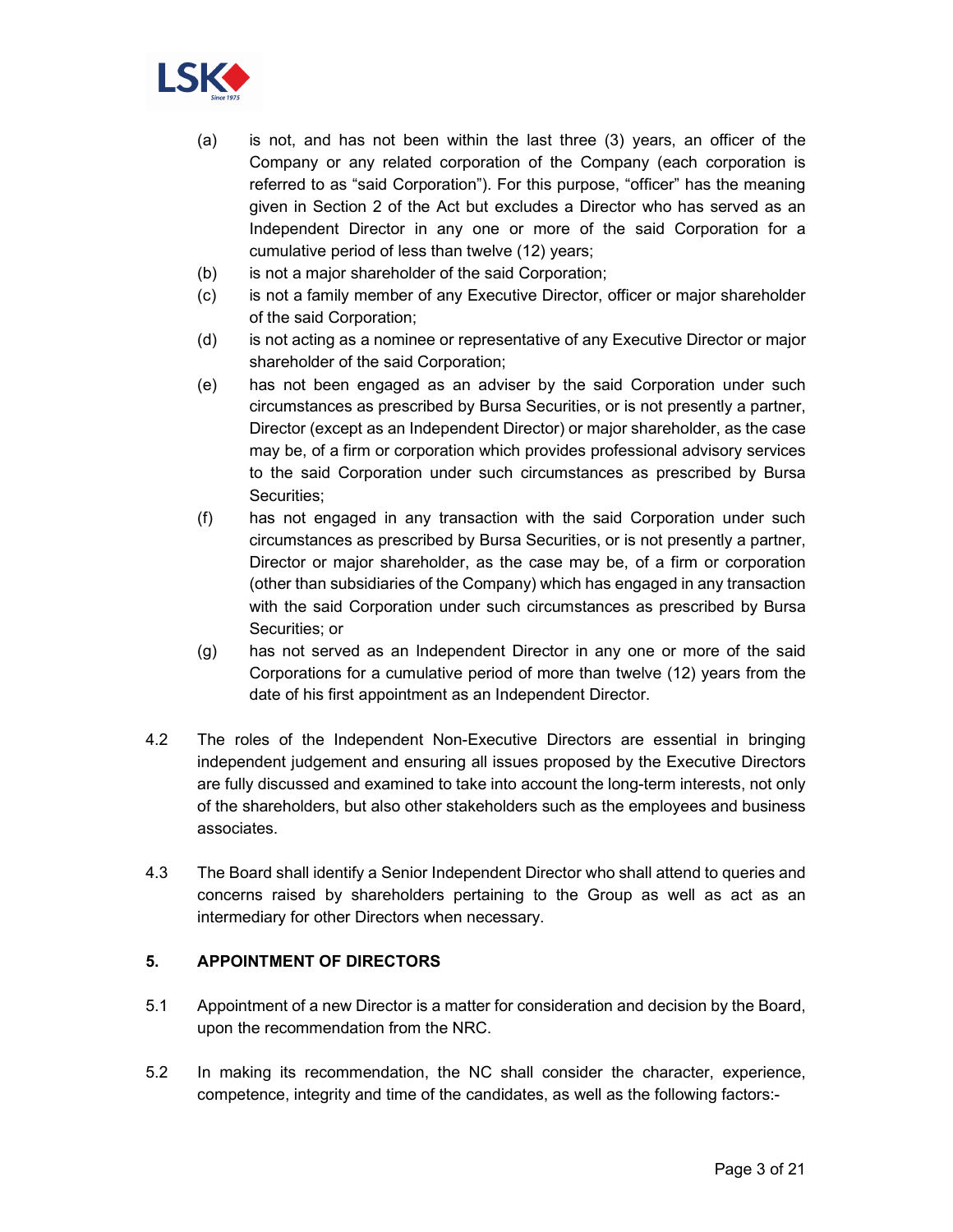

- skills, knowledge and expertise;
- age and gender;
- professionalism;
- culture background and diversity;
- commitment;
- contribution and performance; and
- in the case of candidates for the position of Independent Non-Executive Directors, the Board shall also evaluate the candidates' ability to discharge such responsibilities/functions as are expected from Independent Non-Executive Directors.
- 5.3 New Directors are expected to have such expertise as to qualify them to make a positive contribution to the Board performance of its duties. New Directors are required to commit sufficient time to attend the Company's meetings or matters before accepting his/her appointment to the Board.
- 5.4 The Board does not solely rely on recommendations from existing Board members, management or major shareholders for identifying candidates for appointment of Directors. The Board will utilise independent sources to identify suitably qualified candidates.
- 5.5 No person shall be appointed, re-appointed, elected or re-elected as a Director on the Board or continue to serve as a Director if the person is or becomes an active politician. A person is considered an "active politician" if he/she is a Member of Parliament, State Assemblyman or holds a position at the Supreme Council or division level in a political party.

# **6. TENURE OF DIRECTORS**

- 6.1 Pursuant to the Company's Constitution, one-third (1/3) of the Directors for the time being or if their number is not three (3) or a multiple of three (3), then the number nearest to one-third (1/3), shall retire from office and be eligible for re-election at every Annual General Meeting ("AGM"), provided always that all Directors shall retire from office once at least in every three (3) years and shall be eligible for re-election.
- 6.2 All new Directors appointed by the Board to fill a casual vacancy or as an addition to the Board shall hold office only until the next AGM at which he/she will retire and eligible for re-election pursuant to the Company's Constitution.
- 6.3 The Board with the assistance of the NRC, will assess the Directors' standing for reelection. The re-election of a Director shall be subject to satisfactory evaluation of the Director's performance and contribution to the Board.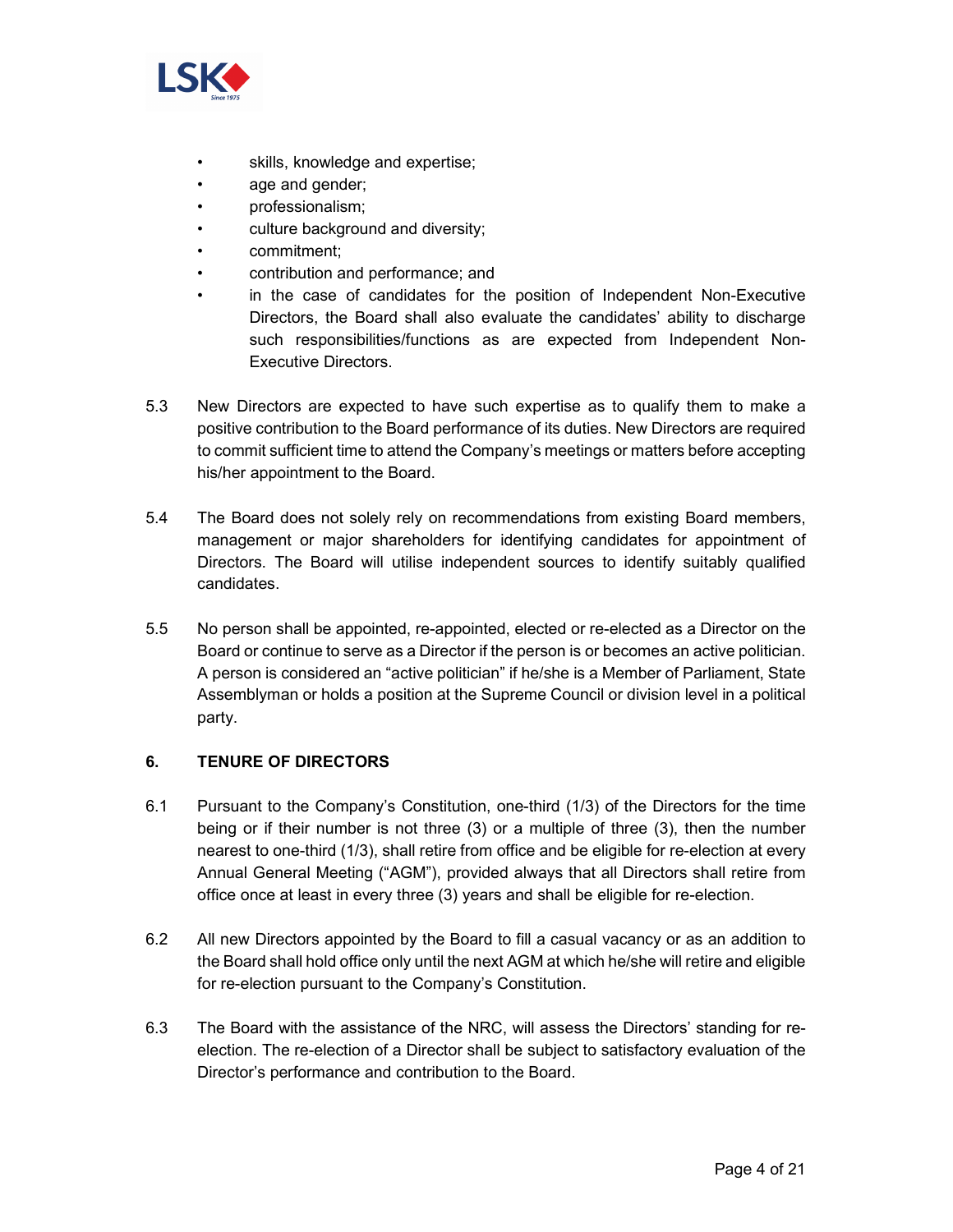

6.4 The tenure of an Independent Non-Executive Director shall not exceed a term limit of nine (9) years. Upon completion of nine (9) years, an Independent Non-Executive Director, may continue to serve on Board as a Non-Independent Non-Executive Director. If the Board intends to retain an Independent Non-Executive Director beyond nine (9) years, the Board should provide justification and seek annual shareholders' approval through a two-tier voting process.

## **7. BOARD PERFORMANCE**

- 7.1 The performance of Directors is measured by the Directors' contribution and commitment to both Board and the Company. This shall include the review of the performance of the Directors and Senior Management in addressing the Company's material sustainability risks and opportunities.
- 7.2 The Board with the assistance of the NRC, conduct a formal annual assessment on its Board, Board committees and each individual Directors to determine the effectiveness of the individual Directors, the Board as a whole and ensure the Directors are suitable to continue to serve the Group. Reference shall be made to the Terms of Reference of the NRC.
- 7.3 The Board shall assess the independence of the Independent Directors from time to time, by assessing their disclosed interests based on criteria under the MMLR of Bursa Securities.

#### **8. DIRECTORS' TIME COMMITMENT**

- 8.1 A Director shall not hold more than five (5) directorships in public listed companies as prescribed by MMLR of Bursa Securities.
- 8.2 A Director may accept appointments to other boards, provided that such appointments do not result in any conflict of interests with the Group and does not detrimentally affect the Director's performance as a Board member. The Director shall notify the Chairman of the Board before accepting any new directorship in other public listed company and notification shall provide an indication of time that will be spent on the new appointment.

#### **9. ROLES AND RESPONSIBILITIES**

#### **9.1 The Board**

(1) A Director shall at all times exercise his powers for a proper purpose and in good faith in the best interest of the Company and shall act honestly and use reasonable care, skill and diligence in the discharge of the duties of his office and shall not make use of any information acquired by virtue of his position to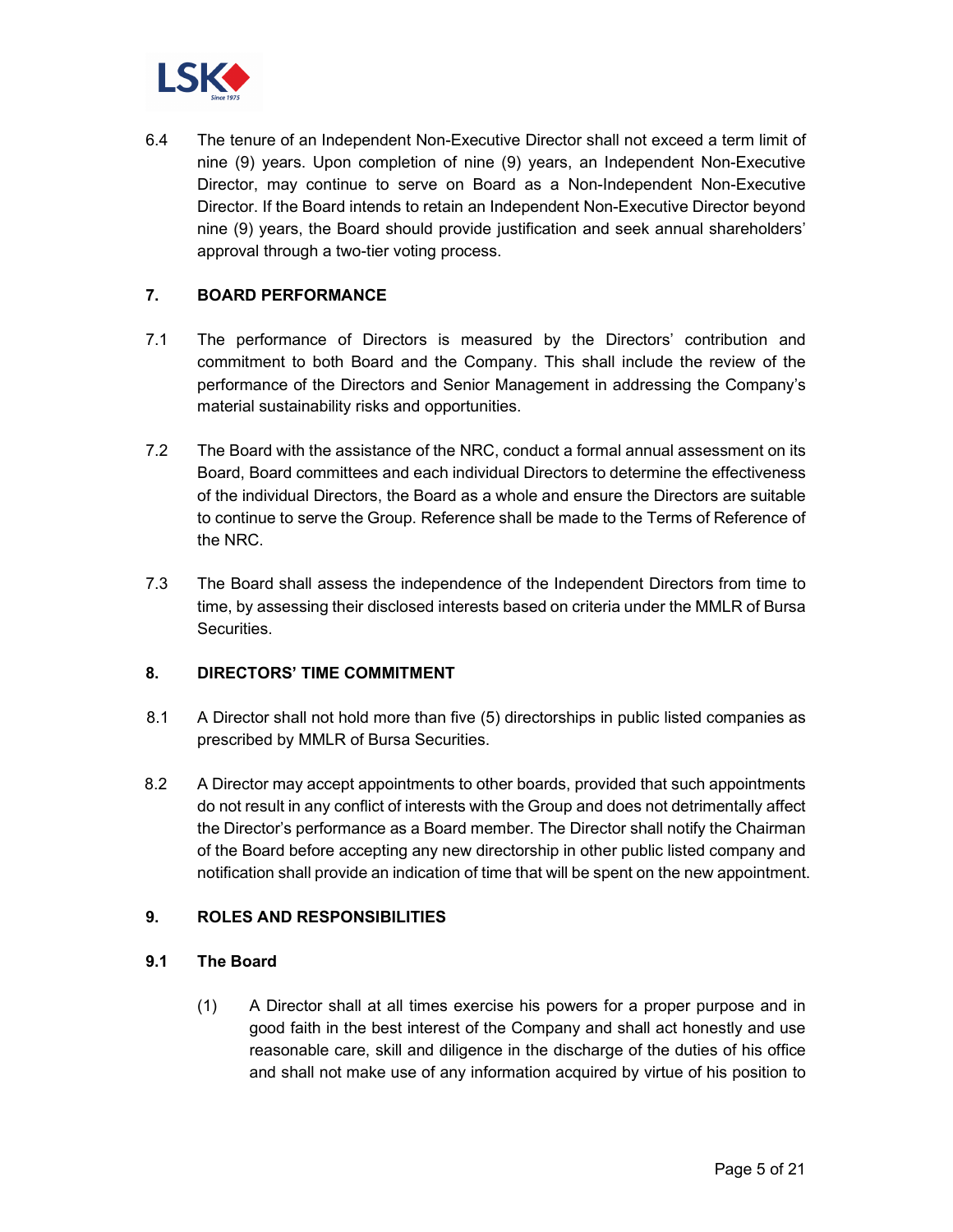

gain directly or indirectly an improper advantage for himself or for any other person or to cause detriment to the Company.

- (2) In order to ensure effective discharge of the Board's functions, the Board assumes, amongst others, the following roles and responsibilities:-
	- (a) together with Senior Management, promote good corporate governance culture within the Group which reinforces ethical, prudent and professional behaviour.
	- (b) review and set a strategic plan for the Group to ensure that the strategic plans for the Group support long-term value creation and includes strategies on economic, environment and social considerations underpinning sustainability.
	- (c) review, challenge and decide on Management's proposals for the Group, and monitor its implementation by Management.
	- (d) oversee the conduct of the Group's business to ensure it is properly managed, including supervising and assessing corporate behaviour and conduct of the business of the Group.
	- (e) identify the principal risks and ensuring implementation of appropriate internal controls and mitigation measures to achieve a proper balance between risks incurred and potential returns to the shareholders.
	- (f) understand the principal risks of the Company's business and recognise that business decisions involve the taking of appropriate risks.
	- (g) ensure there is a sound risk management and internal control framework to safeguard the Group's assets.
	- (h) set the risk appetite within which the Board expects Management to operate and ensure that there is an appropriate risk management framework to identify, analyse, evaluate, manage and monitor significant financial and non-financial risks.
	- (i) review the information and risk management and internal control system and the effectiveness of Management.
	- (j) ensure Senior Management has the necessary skills and experience and there are measures for orderly succession planning for the Company's Board of Directors and Senior Management which are review on an annual basis, and to ensure that there are appropriate policies for training, appointment and performance monitoring of Senior Management.
	- (k) review, adopt and monitor the annual budget for the Group with regular revision on forecast taking into account the changes in the economic, legal, social and general business environments.
	- (l) review and approve the Group's financial statements and other reporting prepared in accordance to the prevailing accounting standards as well as MMLR of Bursa Securities and ensure the integrity of the Group's financial and non-financial reporting.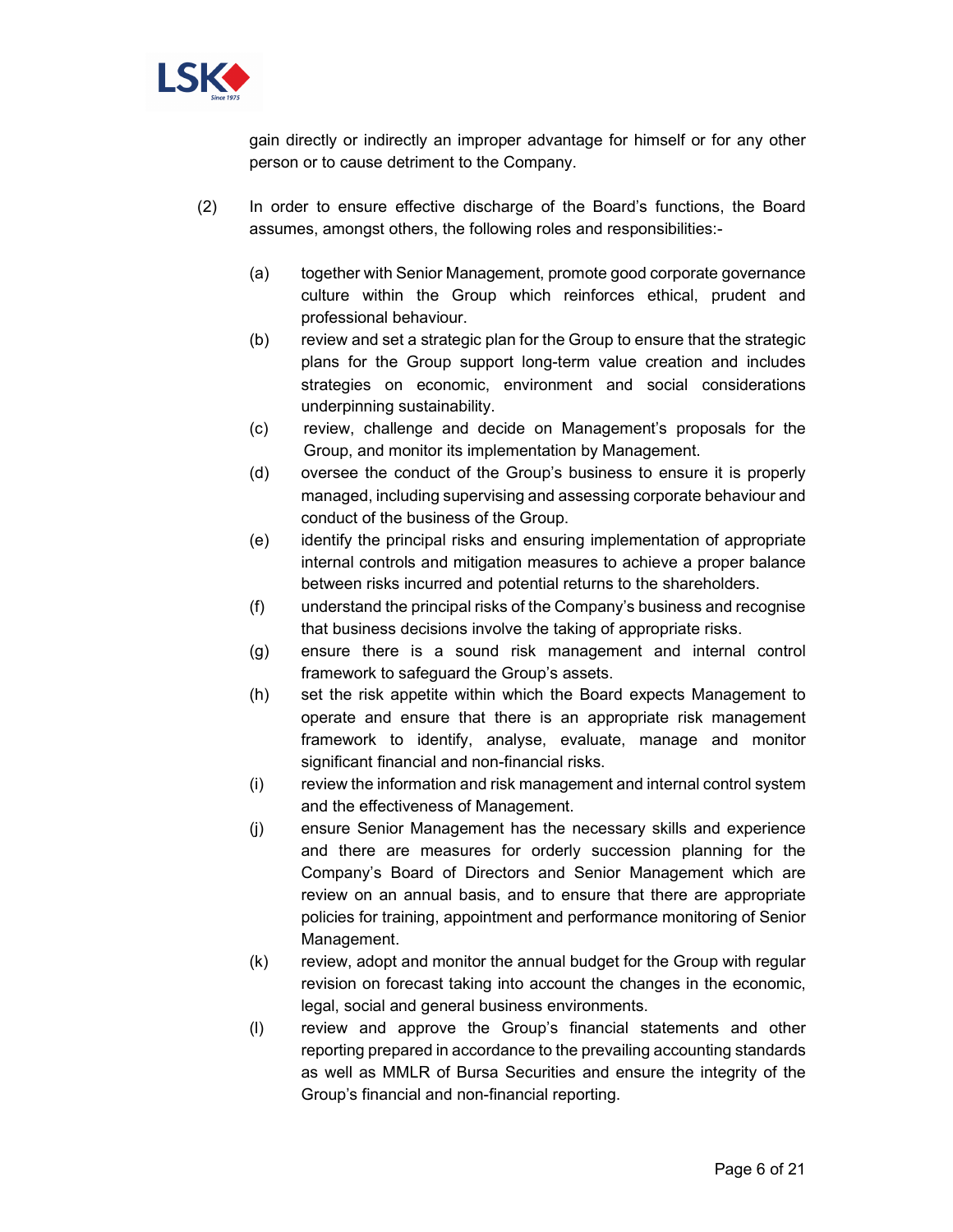

- (m) constant review of various key performance ratios and embedded the performance link compensation plan in an Executive Directors Incentive Scheme for the Executive Directors, with key performance indicators including profitability, return on shareholders fund and gearing ratio target to encourage prudent financial management without involving excessive gearing.
- (n) carry out periodic review of the Code of Conducts and Ethics of the Group as follows:-
	- (i) Practise the Group's Motto "EIIE" which stands for "Efficient, Improve, Integrity and Effective"
	- (ii) Compliance to all applicable laws, rules and regulations:-
		- (aa) Constantly be aware of all applicable laws, rules and regulations for lawful Company's business operations.
		- (bb) The major laws, rules and regulations including, inter alia, the Income Tax Act, Labour Law, MMLR and the Goods and Services Tax Act.
	- (iii) Promote sustainability on environment, community and working environment by communicating the Social Responsibility Philosophy to the Group's employees.
	- (iv) Cultivate an environment of high integrity by having a Whistle Blowing Policy to complement the internal audit procedures to assist the Board in deterring and early detection of fraud.
- (o) ensure the Company has in place procedures to enable effective communication with stakeholders; and
- (p) establish authorisation limit which defines relevant matters and applicable limits for Chairman and Managing Director.
- (3) The Board reserves a formal schedule of matters for the Board's deliberation and approval. This includes, amongst others, the following matters:-
	- (a) Strategic issues and planning, including sustainability;
	- (b) Budget and performance reviews;
	- (c) Quarterly financial results and audited financial statements;
	- (d) Dividend policy or declaration of dividends;
	- (e) Capital expenditures;
	- (f) Material borrowings;
	- (g) Treasury policies;
	- (h) Key human resources issues;
	- (i) Material acquisitions and disposals of undertakings and properties;
	- (j) Proposed appointment of external auditors and their audit fees;
	- (k) Related party transactions ("RPT"), recurrent RPT and conflict of interest and any other transaction, procedures or course of conduct that raises question on management integrity and any recommendations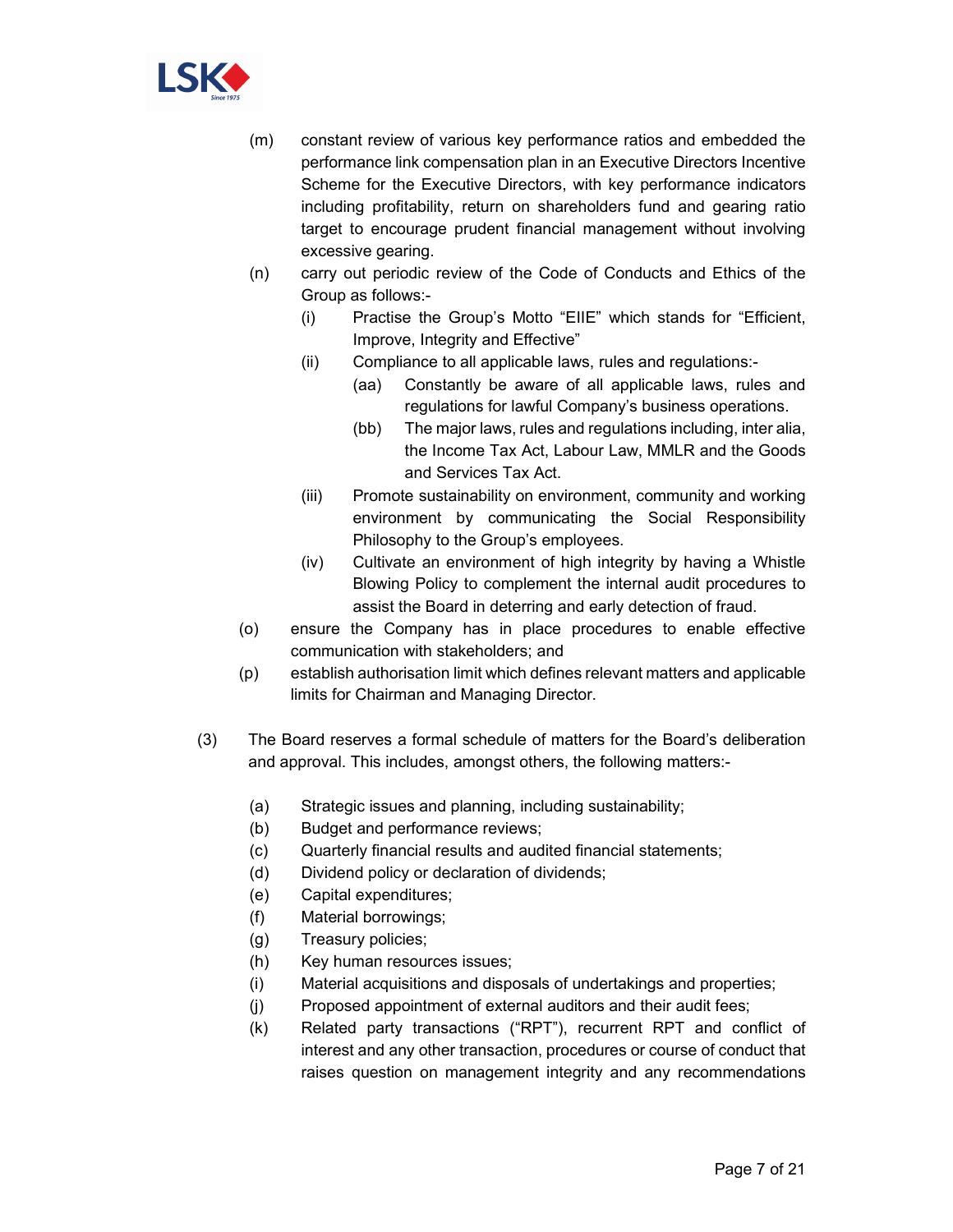

relating thereto as set out in Section B(18) of the Terms of Reference of AC; and

(l) New venture.

## **9.2 The Executive Chairman**

- (1) The Group seeks to have a clear division of responsibilities between running the Board and the Group's operational business. The positions of Chairman ("Executive Chairman") and Managing Director are separated and clearly defined.
- (2) The Executive Chairman shall be responsible for the following:-
	- (i) Leading the Board in setting its value, ethical standards, establish and monitoring good corporate governance practices in the Group;
	- (ii) Developing corporate strategies;
	- (iii) Leading Board discussion, encourage active participation and allowing dissenting views to be freely expressed;
	- (iv) Setting the Board agenda with the assistance of the Company Secretary and ensuring all Board members receive complete and accurate information in a timely manner and all relevant issues for the effective running of the Company's business are on the agenda;
	- (v) Provide leadership for the Board to ensure the Board perform its responsibilities effectively in compliance with Board Charter;
	- (vi) Attaining long-term growth objectives of the Group;
	- (vii) Ensure timely dissemination of Board papers to the Board members;
	- (viii) Managing the interfere between Board and Senior Management;
	- (ix) Ensuring proper flow of information to the Board, reviewing adequacy and timing of documentary materials in support of Management's proposal and review of performance of the Company and/or Group;
	- (x) Ensuring appropriate steps are taken to provide effective communication with stakeholders and that their views are communicated to the Board as a whole; and
	- (xi) Presiding over the Board and general meetings of the Company.
- (3) The Executive Chairman shall allow every board resolution to be voted on and ensure the will of the majority prevails. In determining policies matters, he should ensure that the following are carried out:-
	- (i) all Directors are properly briefed on issues arising at Board meetings; and
	- (ii) there is sufficient time allowed for discussion on complex or contentious issues and where appropriate, arrange informal meetings beforehand to enable thorough preparations.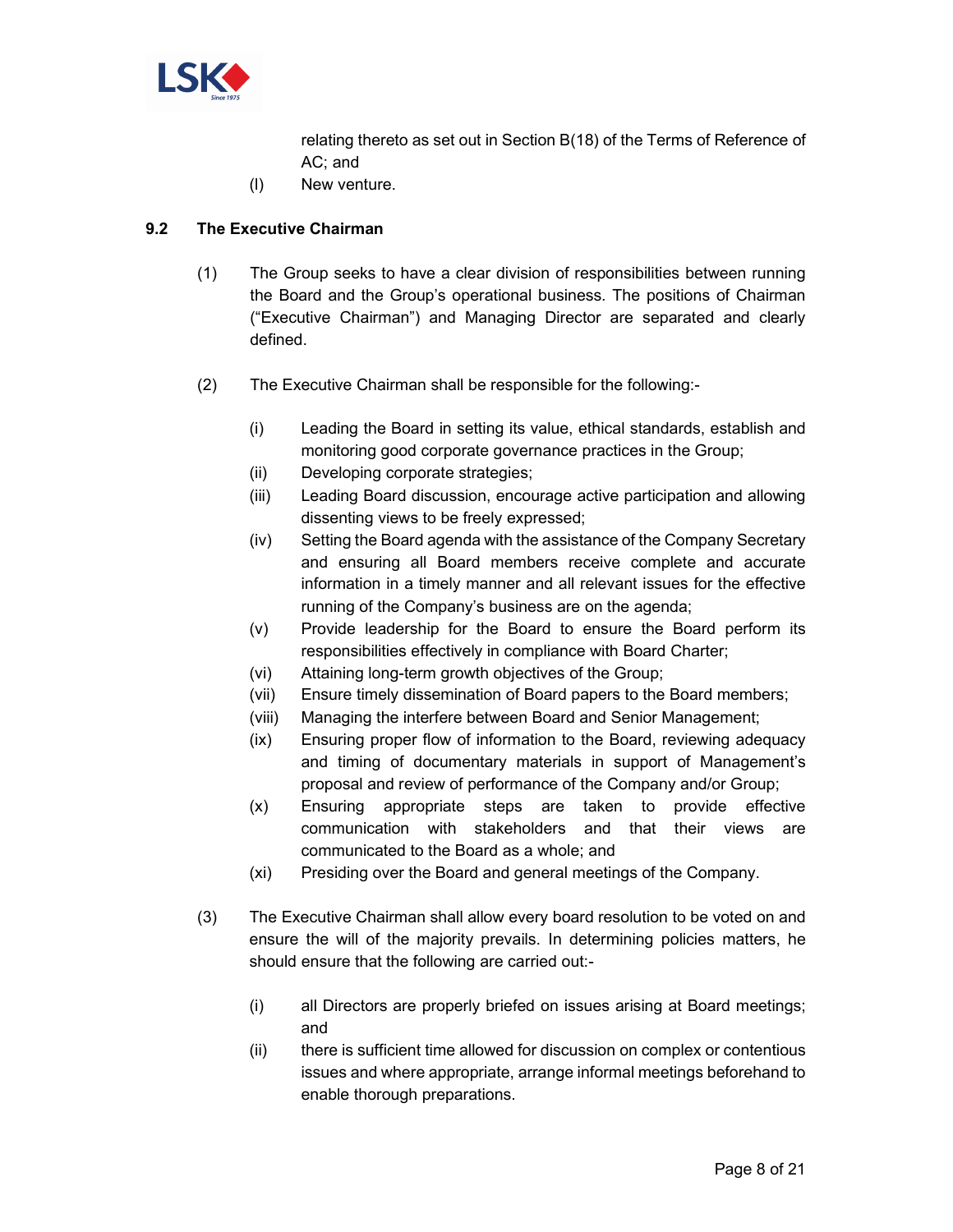

# **9.3 Group Managing Director ("MD")**

- (1) The Board has delegated to the Group MD, the authority to manage the dayto-day affairs of the Company and the authority to control the affairs of the Company in relation to all matters other than those matters that are reserved for the Board in this Board Charter.
- (2) The Group MD has the authority to sub-delegate such authority and power to Senior Management as he or she may determine from time to time for the effective management and performance of the Group.
- (3) The role and responsibilities of the MD are:-
	- (a) Formulate strategic business plan, annual operating plan and annual budget to ensure long-term viability and sustainability for the Group.
	- (b) Manage the day‐to‐day operations and businesses of the Group.
	- (c) Implement the policies, corporate strategies and decisions approved by the Board.
	- (d) Monitor the performance of the Group against the performance and sustainability targets and reporting to the Board.
	- (e) Provide strong leadership to employees of the Group.
	- (f) Drive strategic management of material sustainability matters.
	- (g) Assess business opportunities which are of potential benefit to the Group.
	- (h) Assess the principal risks of the Group and ensuring that these risks are being monitored and managed.
	- (i) Report material and relevant matters to the Board timely and accurately.
	- (j) To create long-term sustainable value for stakeholders of the Group.
	- (k) Grow the Group both organically and through merger and acquisition in related fields.
	- (l) Manage the operations of the Group with financial prudence and to work within the target gearing level.
	- (m) Communicate effectively with shareholders, employees, Government authorities, other stakeholders and public.
	- (n) Keep the Board fully informed of all important aspects of the Group's operations and bring material and other relevant matters to the attention of the Board in an accurate and timely manner.
	- (o) Ensure effective internal controls and legal compliance and governance measures are deployed.
	- (p) Act within specific authorities delegated by the Board and ensure the limits of authority accorded by the Board are observed.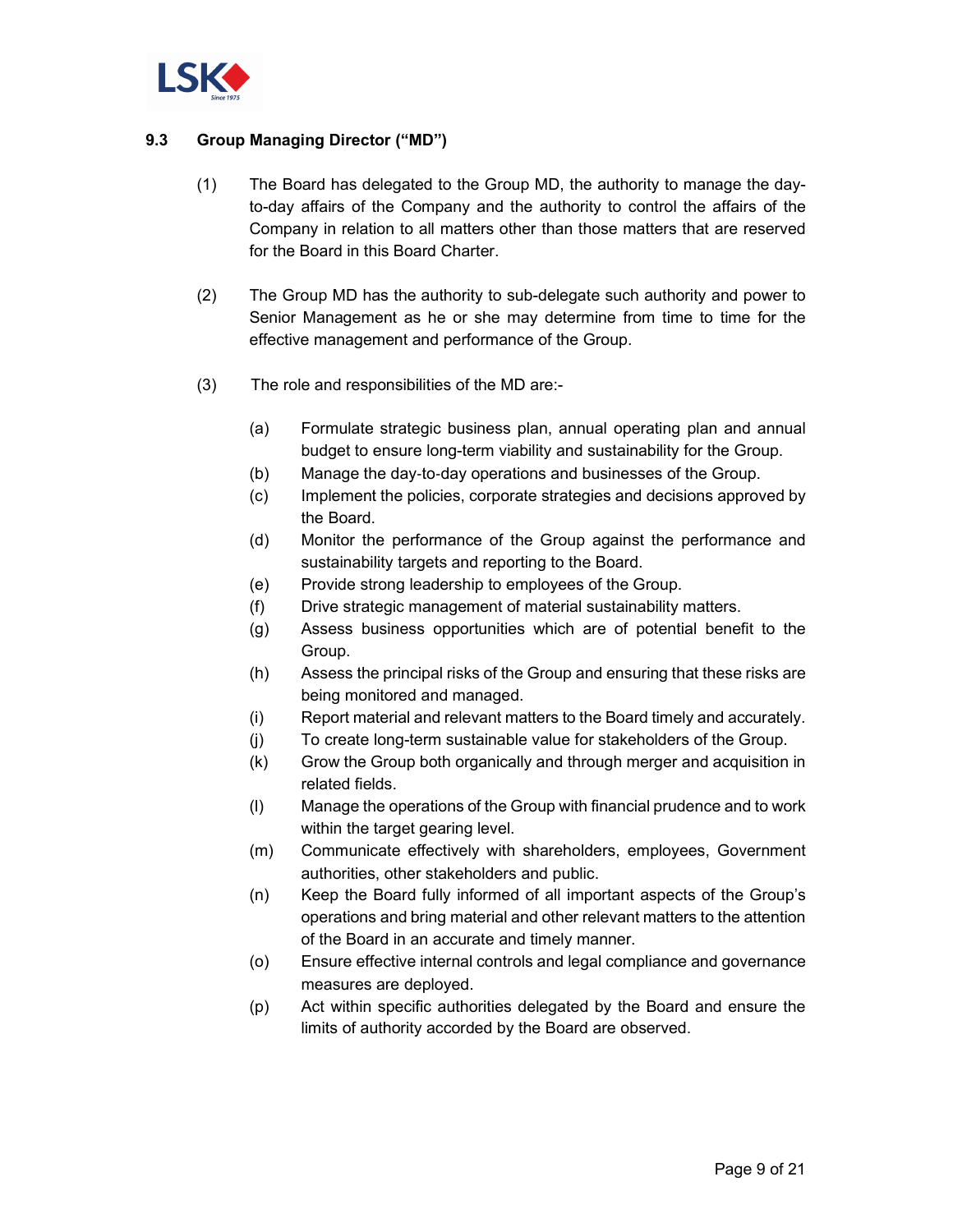

## **9.4 Executive Directors and Non-Executive Directors**

- (1) The Executive Directors are the Senior Management of the Company who involved in the day-to-day management of the Group.
- (2) Executive Directors assist the Board in decision-making process through their technical expertise and knowledge of the business and its industry.
- (3) Executive Directors, with the help of Management, assist the Board in facilitating the orientation of new Directors and Director training and development.
- (4) Non-Executive Directors is a member of the Board who is not an employee of the Company. Non-Executive Directors can be classified as:-
	- those who have no direct or indirect pecuniary interest in the Company other than their Directors' emoluments and their permitted shareholdings in the Company;
	- those who are not employees of the Company or affiliated with it in any other way and are not involved in the day-to-day running of business but may have a pecuniary interest in the Company, whether direct or indirect; or
	- those who are not employees of the Company but are standing as nominees for substantial shareholders.
- (5) Non-Executive Directors need to be sound in judgement and to have an inquiring mind.
- (6) Non-Executive Directors should question intelligently, debate constructively, challenge rigorously and decide dispassionately.
- (7) Non-Executive Directors may act as a bridge between Management, shareholders and other stakeholders. They should provide the relevant checks and balances, focusing on shareholders' and other stakeholders' interests and ensuring that high standards of corporate governance are applied.
- (8) The responsibilities of Non-Executive Directors are, amongst others, as follows:-
	- (a) advising and directing Management in the development and evaluation of strategy;
	- (b) scrutinising the performance of Management in meeting agreed goals and objectives and monitoring the reporting of performance;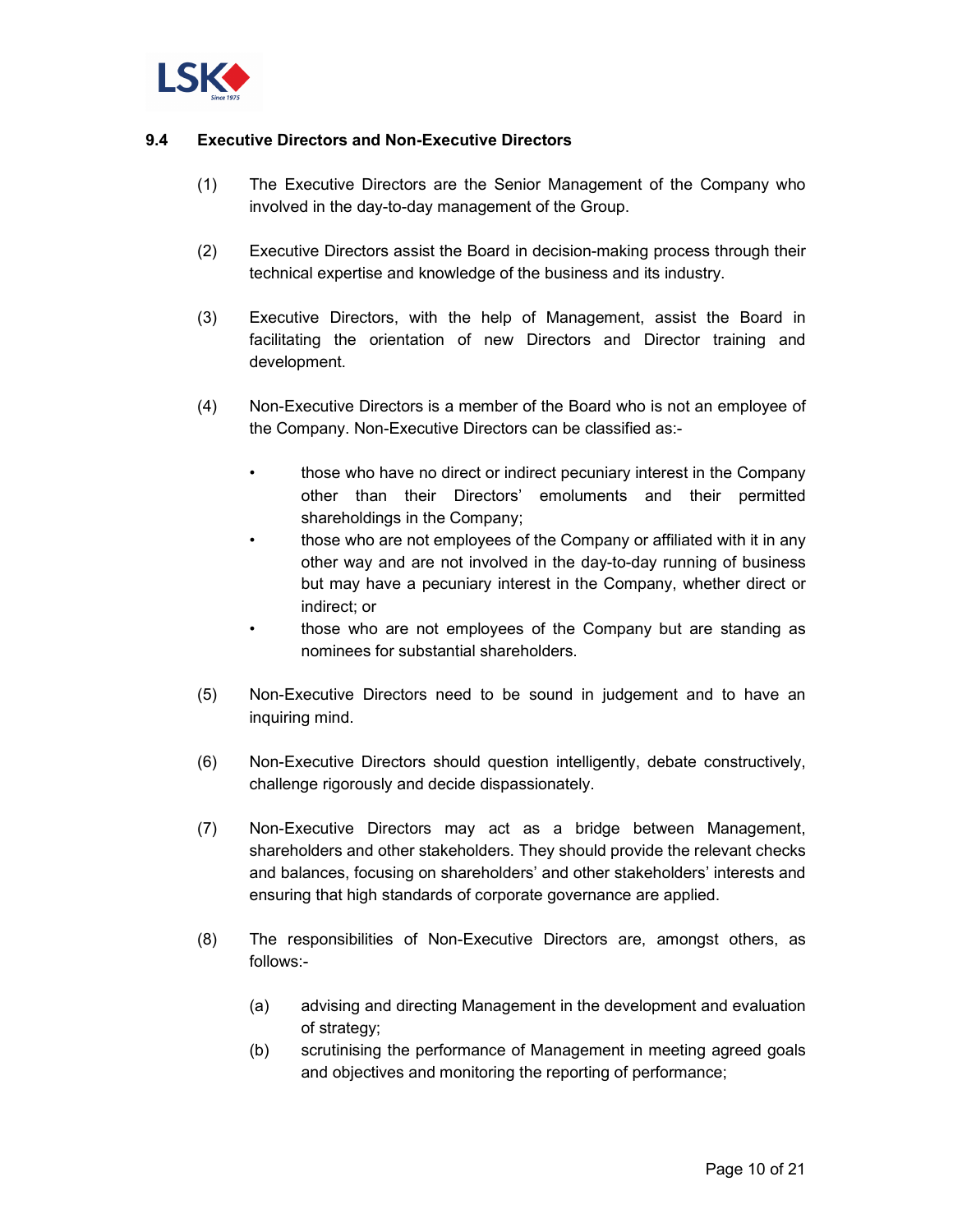

- (c) satisfying themselves that the financial information presented is accurate; and
- (d) reviewing the risk management and internal control systems to ensure that they are robust and defensible.

## **9.5 Independent Non-Executive Directors**

- (1) The roles of an Independent Non-Executive Director, amongst others, are as follows:-
	- (a) provide objective and independent judgement on issues;
	- (b) to ensure that the interests of the Company, shareholders and stakeholders are well taken into account;
	- (c) mitigate any potential conflict of interest that may arise in the governance of the Group;
	- (d) monitor the areas of discussion, notably those where potential conflicts of interest may arise; and
	- (e) provide a check and balance to the Board.
- (2) An Independent Director must immediately disclose to the Board in the event of any change in his/her circumstances that may affect his/her objectivity and/or status as an Independent Director. In such case, the Board must review the Director's designation as an Independent Director.

#### **9.6 Senior Independent Non-Executive Directors**

The Board may appoint a Senior Independent Non-Executive Director. The Senior Independent Non-Executive Director shall:-

- (a) act a sounding board for the Executive Chairman;
- (b) act as an intermediary for other Directors when necessary; and
- (c) be the point of contact for shareholders and other stakeholders.

#### **9.7 Senior Management**

Senior Management's role and responsibilities include the following:-

- (a) together with the Group MD and Executive Director, formulate the corporate strategy for the Board's approval. Once approved, implement it accordingly;
- (b) assume day-to-day responsibility for the Company's conformance with relevant laws and regulations and its compliance framework;
- (c) achieve the performance targets set by the Board;
- (d) formulate, implement and update the Group's standard operating policies and procedures;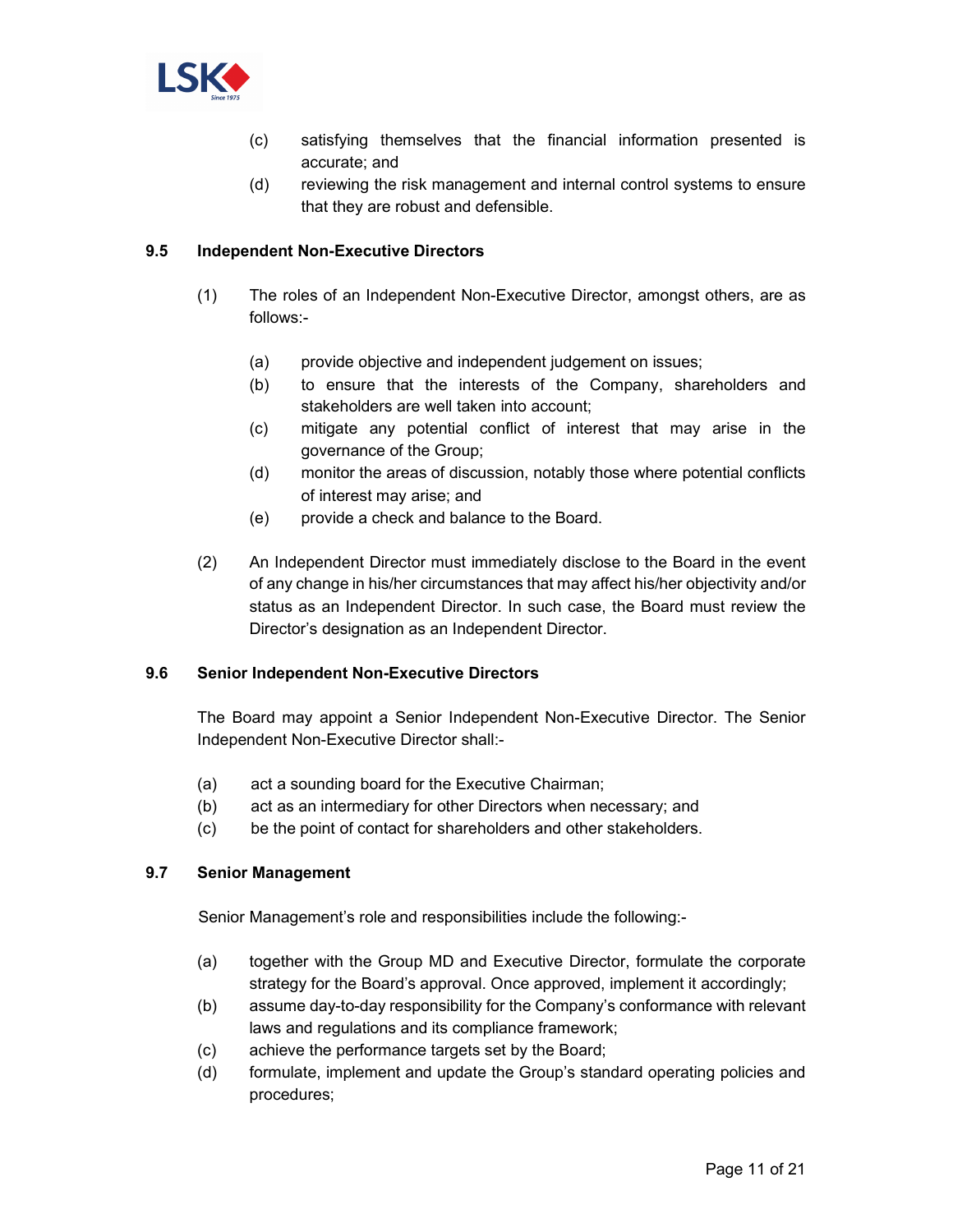

- (e) be alert to relevant trends in the Group's industries and operating environment;
- (f) drive strategic management of material sustainability matters;
- (g) develop, implement and manage the Group's risk management and internal control frameworks; and
- (h) provide accurate, timely and clear information to the Board to enable the Board to effectively perform its responsibilities.

## **10. BOARD COMMITTEES**

- 10.1 The Board has established the following Board Committees to assist in carrying out its duties and responsibilities:-
	- (1) AC; and
	- (2) NRC.
- 10.2 The Board Committees operate under their owned defined Terms of Reference and are authorised by the Board to deal with and deliberate on matters delegated to them within their Terms of Reference
- 10.3 The Chairman of the respective Board Committee shall reports to the Board on the outcome of the Board Committee meetings and update the Board on significant issues and concerns discussed and where appropriate, make the necessary recommendation to the Board.
- 10.4 Apart from the above Board Committees, the Board may from time to time establish other Board Committees to assist the Board in discharging its responsibilities more effectively.
- 10.5 The Board is collectively responsible for any decision taken by any Board Committee. A Board Committee may only perform the tasks delegated to it by the Board and should not exceed the authority conferred on it by the Board. Decisions which by law should be made by the Board shall not be delegated to a Board Committee.

## **11. REMUNERATION OF DIRECTORS AND SENIOR MANAGEMENT**

- 11.1 The Board recognises the importance of attracting, motivating and retaining highly qualified members of the Board is essential for steering the Company towards the realisation of its business objectives and strategic goals.
- 11.2 The Company set remuneration for Directors and Senior Management at levels to ensure that the Company attract and retain high calibre Executive Directors and Senior Management for long-term sustainable operation of the Group. Various parameters including skills, years of relevant experience, function, workload, and responsibilities involved are taken into consideration.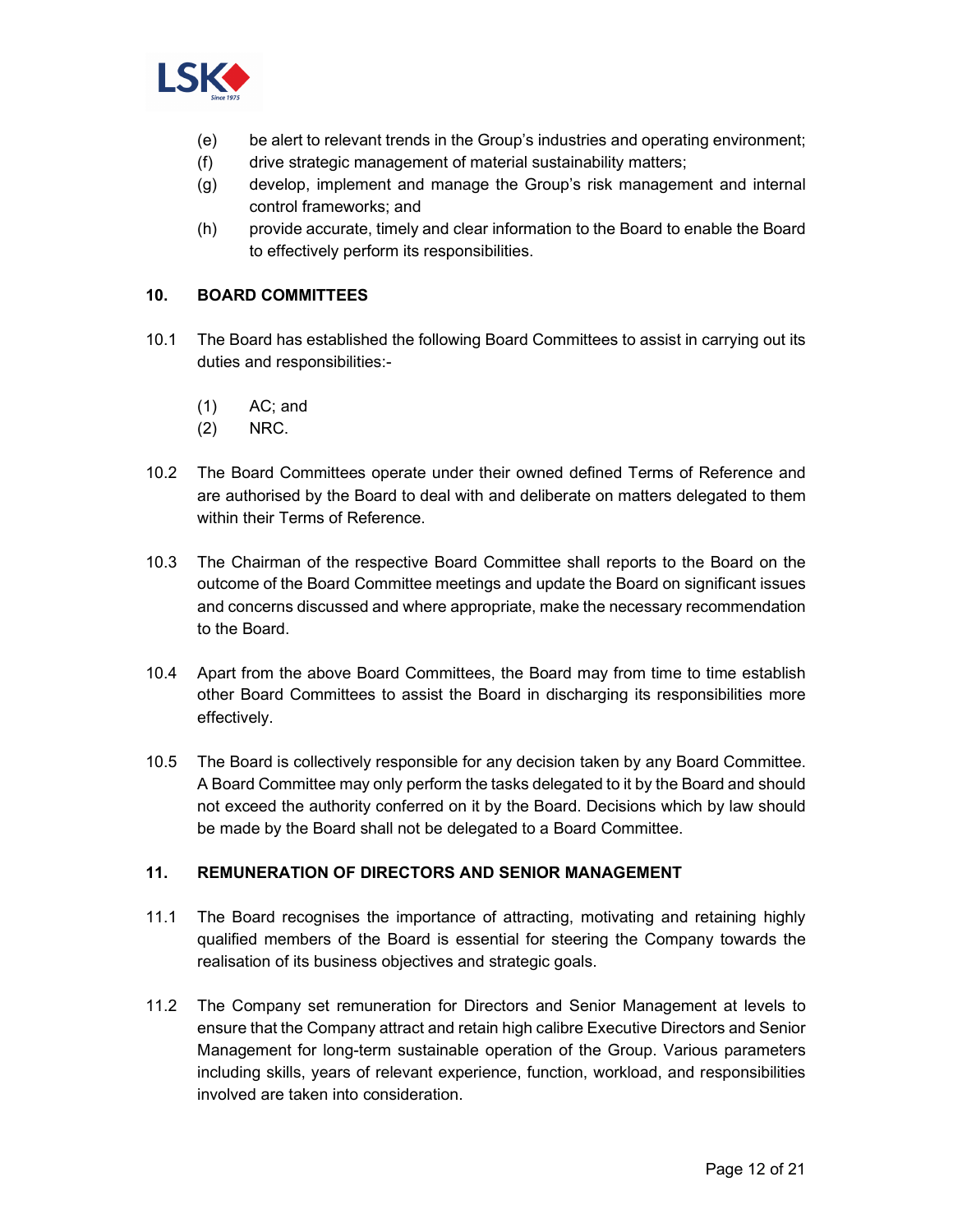

- 11.3 The NRC is tasked by the Board to evaluate and assess the remuneration of Directors and Senior Management on a yearly basis and make the appropriate recommendations to the Board on the remuneration framework and packages of Directors and Senior Management.
- 11.4 The Board has established a formal and transparent process for approving the remuneration of Directors, whereby the NRC is responsible for reviewing the remuneration policy and making recommendations on the same to the Board for approval. In its review, the NRC considers various factors including fiduciary duties, time commitments expected of them and the Company's performance.
- 11.5 The Company has established an Executive Director Incentive Scheme ("EDIS") to reward the Executive Directors based objectively on the Group's annual performance. Various Key Performance Indicators ("KPI") including profit before tax, return on shareholders' fund and gearing level of the Group are assessed to arrive at the annual performance incentive. The KPI are selected to encourage improved performance of the Group based on efficient use of the shareholders' fund prudently and without incurring excessive borrowings which may increase default risks.
- 11.6 The Company has adopted an Executive Director Car Benefits Policy as part of the Remuneration Policy on February 2017. The Remuneration Policy was reviewed by the NRC before recommended the same to the Board for approval.
- 11.7 In the case of Non-Executive Directors, the determination of their remuneration is a matter for the Board as a whole and the level of remuneration reflect the contribution and level of responsibilities undertaken by the respective Non-Executive Directors.
- 11.8 The fees and benefits payable to the Directors shall be subjected to the shareholders' approval at a general meeting of the Company.
- 11.9 The Directors' Remuneration will be reviewed by the NRC on an annual basis for the approval of the Board prior recommending the same for the shareholders' approval at the general meeting of the Company.
- 11.10 The Directors, whether executive or non-executive, shall abstain from deliberation and voting on their own remuneration.
- 11.11 Directors who are shareholders and controlling shareholder with a nominee or connected Director on the Board shall abstain from voting on the resolution to approve Directors' fee and benefit at the general meetings.
- 11.12 The remuneration of all Directors will be disclosed in the Annual Report of the Company in accordance with MMLR of Bursa Securities.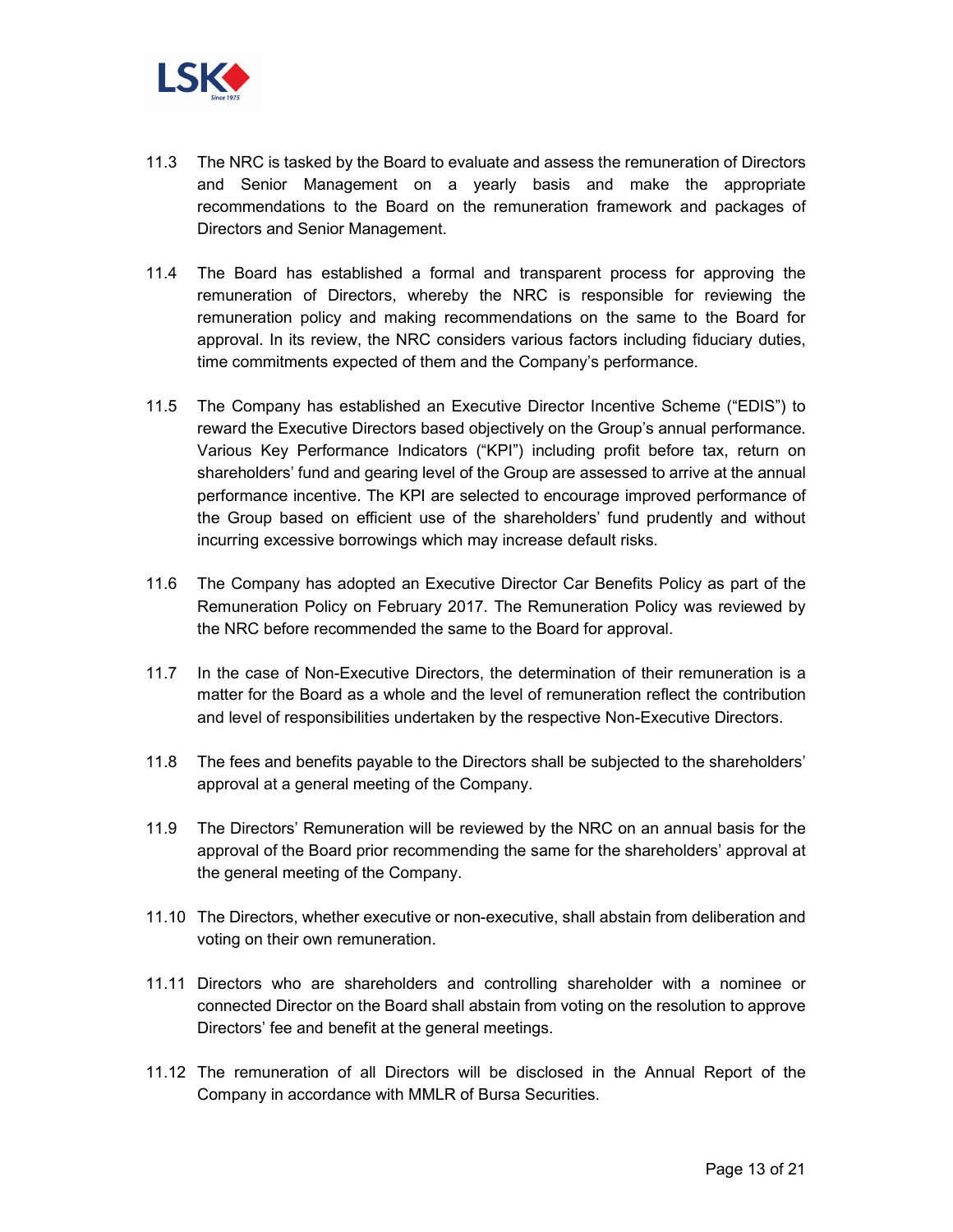

# **12. BOARD MEETINGS**

- 12.1 The proceedings of the Board meetings shall be in accordance with the Constitution of the Company.
- 12.2 The Board shall convene at least five (5) scheduled meetings on a quarterly basis in each financial year, with additional meetings to be convened when necessary. The timetable for the meetings for the year shall be prepared in advance and distributed to all Directors.
- 12.3 The notice of a Directors' meeting, detailed agenda and the supporting Board papers shall be given to all Directors at least five (5) business days prior to the Board meetings to allow all Board members to have sufficient time to read and review the documents before the meetings.
- 12.4 The Executive Chairman, together with Management and the Company Secretary, shall undertake the primary responsibility for preparing the agenda for the Board meetings. The agenda shall include amongst others, matters specifically reserved for the Board's decision, high-priority strategic issues and where required, operational issues. The Board shall record its deliberation, in terms of the issues discussed, and the conclusions thereof, in discharging its duties and responsibilities.
- 12.5 Management is responsible for providing the Board with the required information in an appropriate and timely manner. Each Director will, prior to attending the meetings, review all materials provided by the Company relating to matters to be considered at the meetings.
- 12.6 The quorum for a meeting of the Board shall be two (2) Directors. Only Board members shall be eligible to vote at a Board meeting. Board member shall abstain from voting on matters where he has an interest.
- 12.7 In the absence of the Chairman, the members present shall elect a Chairman from amongst themselves to chair the meeting. The Chairman encourages constructive and healthy debate and allows the Directors to freely express their views or share information with their peers in the course of deliberation as a participation Board.
- 12.8 All Directors must meet the minimum 50% attendance requirement imposed by the MMLR of Bursa Securities. Senior Management who are not Directors may be invited to attend and speak at Board meetings on certain matters relating to their areas of responsibility. The Board may also invite external parties such as auditors, solicitors, consultants and advisers to attend as and when the need arises. The Board may appoint and consult any external advisors or third party service providers in respect of any matter before the Board.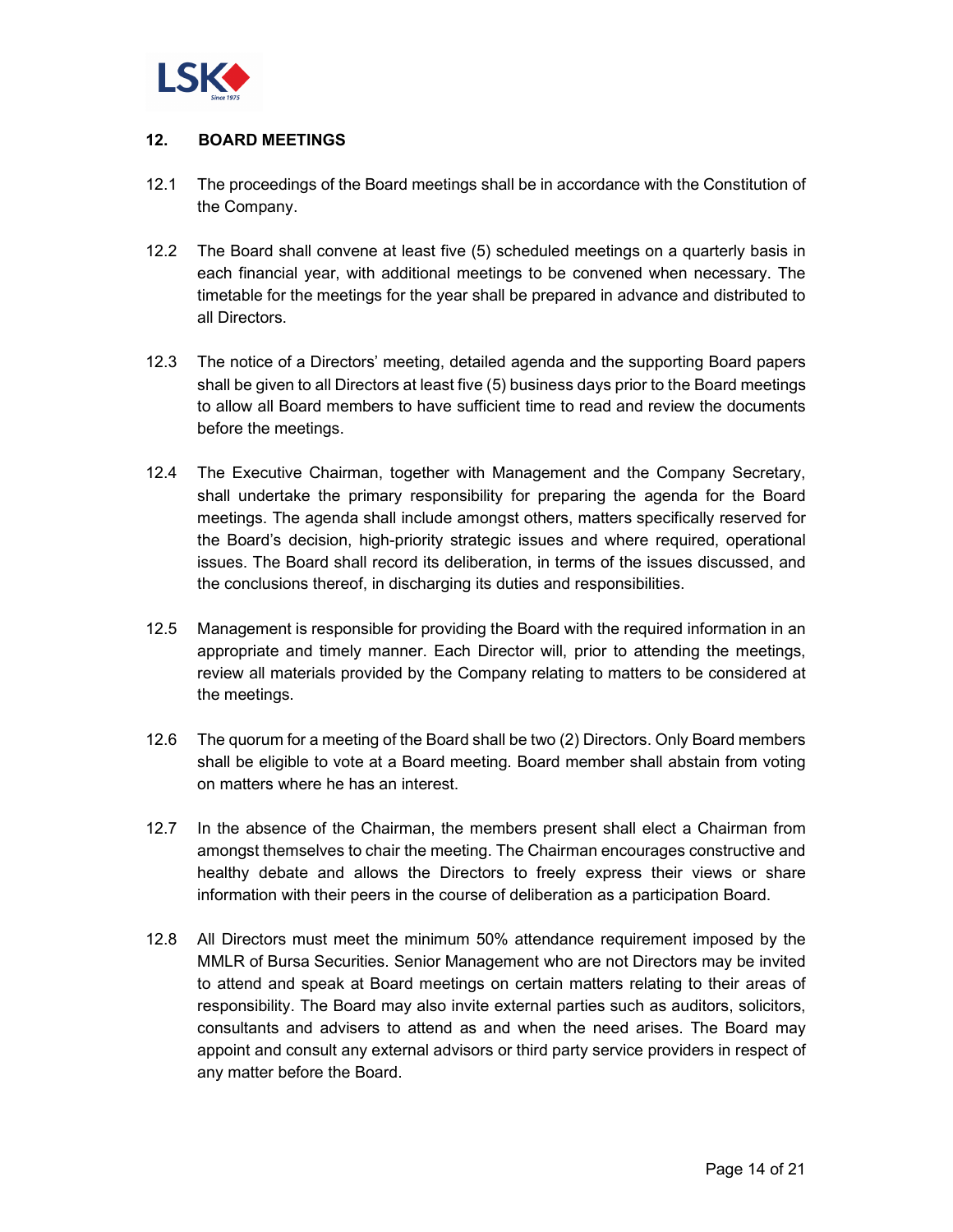

- 12.9 Board members should ensure that minutes of Board meetings accurately reflect the proceeding of the meeting, pertinent issues, inquiries or responses, deliberations and decisions of the Board, including whether any Director abstain from voting or deliberating on a particular manner.
- 12.10 Minutes of meeting shall be circulated to all members of the Board in a timely manner. The minutes of proceedings and resolutions of meetings of the Directors and any written resolutions passed by the Directors, shall be kept at the Registered Office or other office which authorised by the Board as soon as practicable after the meeting is held or the resolution passed and be made available for inspection by any Directors during office hour.
- 12.11 Where there are Executive Directors on the Board, the Non-Executive Directors are encouraged to meet among themselves at least annually to discuss among others strategic, governance and operational issues.
- 12.12 The Chairman shall ensure that Board Committee meetings are not combined with the main Board meeting as to enable objective and independent discussion during the meetings.

## **13. ACCESS TO INFORMATION AND INDEPENDENT ADVICE**

- 13.1 All Directors shall have unrestricted access to Management to any information pertaining to the Group, including access to the advice and services of the Company's auditors, consultants, Company Secretary which is relevant to the furtherance of their duties and responsibilities as Directors of the Company at the expense of the Company.
- 13.2 All Board members are entitled to seek and obtain independent professional advice which deem relevant and necessary in discharging their duties as Directors of the Company at the expense of the Company, in order to make independent and informed decisions for the overall benefit of the Company.
- 13.3 In such circumstances, the Director shall first discuss it with the Chairman and provide the request to seek professional independent advice for the Board's consideration and approval. It must be noted that such a restriction is not applicable to the Executive Director who is acting in his or her capacity of the furtherance of his/her executive responsibilities and within his/her delegate powers.

#### **14. COMPANY SECRETARY**

14.1 The Board is supported by a suitably qualified and competent Company Secretary who plays an important role to provide sound governance advice, ensure adherence to rules and procedures, and advocate adoption of corporate governance best practices and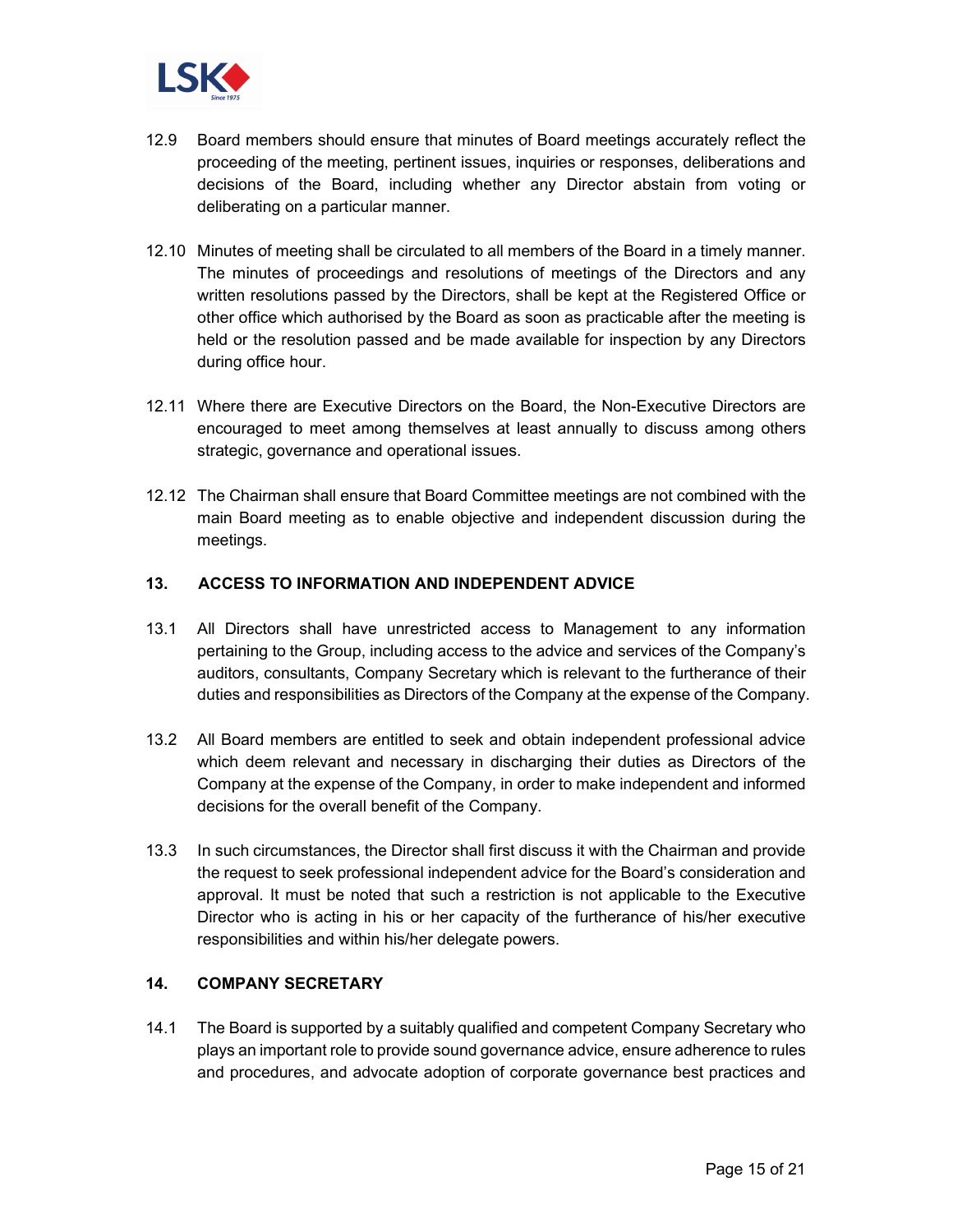

advise the Board on compliance with provisions of MMLR of the Bursa Securities, the Act and other relevant laws and regulations.

- 14.2 The appointment or removal of Company Secretary or Secretaries of the Board shall be the prerogative of the Board as a whole.
- 14.3 The responsibilities of the Company Secretary are, amongst others, the following:-
	- (1) advising the Board on its roles and responsibilities;
	- (2) advising the Board on corporate disclosures and compliance with the Act and MMLR of Bursa Securities;
	- (3) ensuring that Board procedures and applicable rules are observed during meetings;
	- (4) attending and recording minutes of the Board and Board Committee meetings and facilitating communications;
	- (5) maintaining records of the Board and Board Committees and ensuring effective management of the Company's statutory records;
	- (6) monitoring corporate governance developments and assisting the Board in applying corporate governance practices to meet the Board's needs and stakeholders' expectations;
	- (7) manage processes pertaining to the AGMs and general meetings; and
	- (8) carrying out other functions as may be directed by the Board from time to time.

# **15. DIRECTORS' INDUCTION AND TRAINING**

- 15.1 A newly appointed Director is required to undergo the Mandatory Accreditation Programme within four (4) months of being appointed as required under MMLR of Bursa Securities, if he/she is appointed for the first time as Director of a listed issuer.
- 15.2 Each newly appointed Director is expected to participate in an induction program on appointment and undertake ongoing education and training to maintain the skills and knowledge required to perform his/her role effectively.
- 15.3 All Directors shall continue to attend relevant training, courses or seminars at periodic intervals to keep themselves abreast with the development pertaining to the oversight function of Directors as well as updates on technical matters, to enable the Directors to discharge their duties effectively and sustain active participation in the Board deliberation.
- 15.4 The Board, with assistance from the NRC, shall identify the training needs and suitable training programmes for Directors. The summary of training programmes attended by the Directors in each financial year will be disclosed in the Annual Report.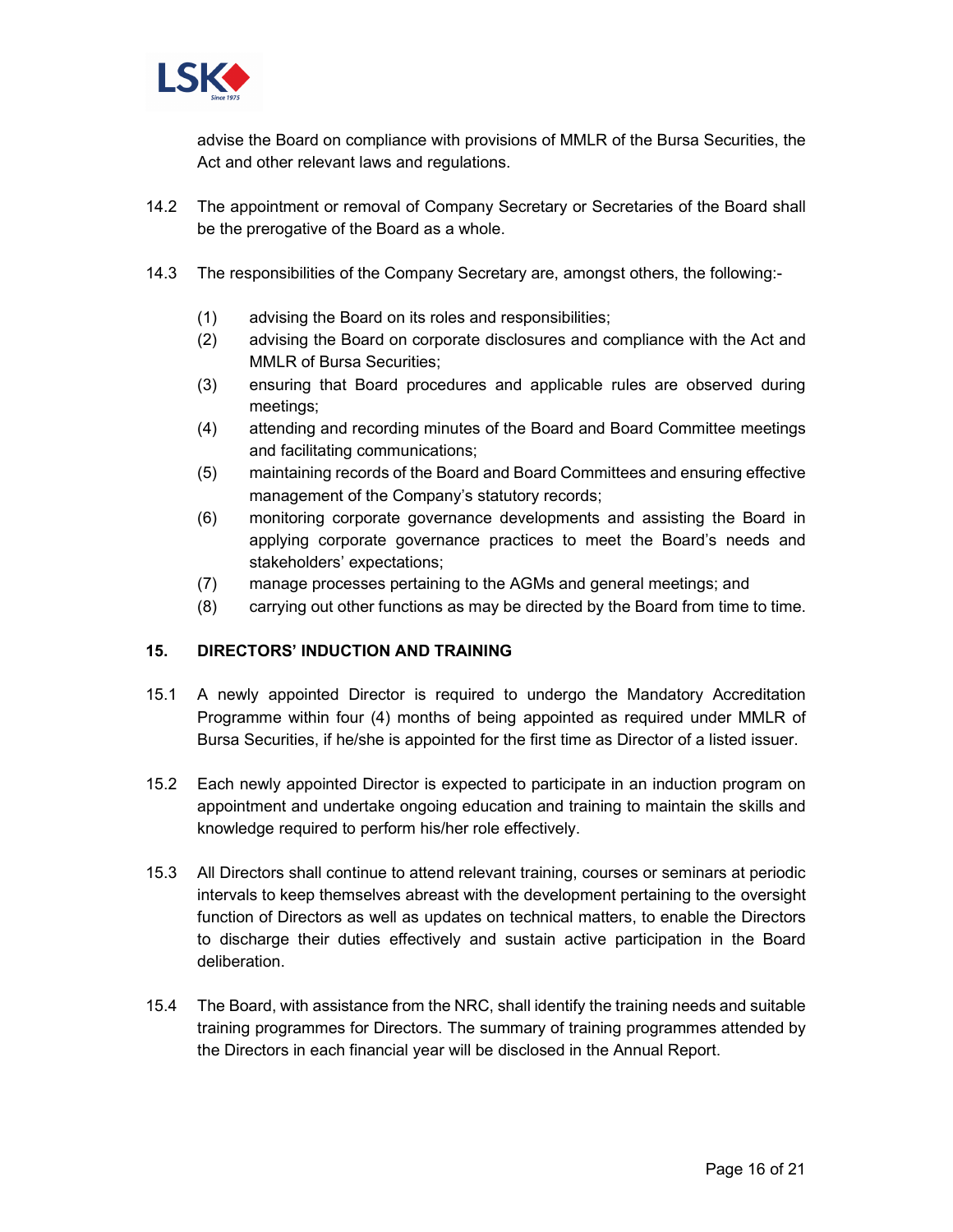

#### **16. INVESTOR RELATIONS AND SHAREHOLDERS COMMUNICATION**

- 16.1 The Board recognises and values the importance of an effective and clear communications between the Board, stakeholders, institutional investors and the investing public at large, both in Malaysia and internationally, with the objective of providing a clear and complete picture of the Group's performance and position as much as possible.
- 16.2 The Board communication and interact regularly via different platform such as:-
	- (1) timely release of announcements to Bursa Securities, which include quarterly financial results, material contracts awarded and any other material information that may affect investors' investment decision;
	- (2) conducts regular dialogues with financial analysts as a means of effective communication, which enables the Board and Management to convey information relating to the Group's performance, corporate strategy and other matters affecting shareholders' interests;
	- (3) press conference which is normally held after the AGM/general meeting to provide the media an opportunity to receive updates from the Board on the proceedings at the meetings and to address any queries from the media;
	- (4) encourage full participation of shareholders at the AGM to ensure a high level of accountability and discussion of the Company's strategy and goals. The Company shall invite the external auditors to attend the AGM and be available to answer to shareholders' questions about the conduct of the audit and the preparation of the auditor's report; and
	- (5) shareholders can gain access to information about the Company including the summary of the Group's investor relation activities and media releases through the Company's website at www.lsk.com.my.
- 16.3 The AGM and Extraordinary General Meeting (collectively "General Meetings") of the Company, are the principal forum for dialogue with shareholders for effective communications with the Company. The General Meetings are conducted in an efficient manner and serve as important channel for shareholder communications. The key element for this include the supply of comprehensive and timely information to shareholders and the encouragement of active participation of shareholders at the General Meetings.
- 16.4 The Board will focus its effort on the following best practices to enhance the effectiveness of the General Meetings:-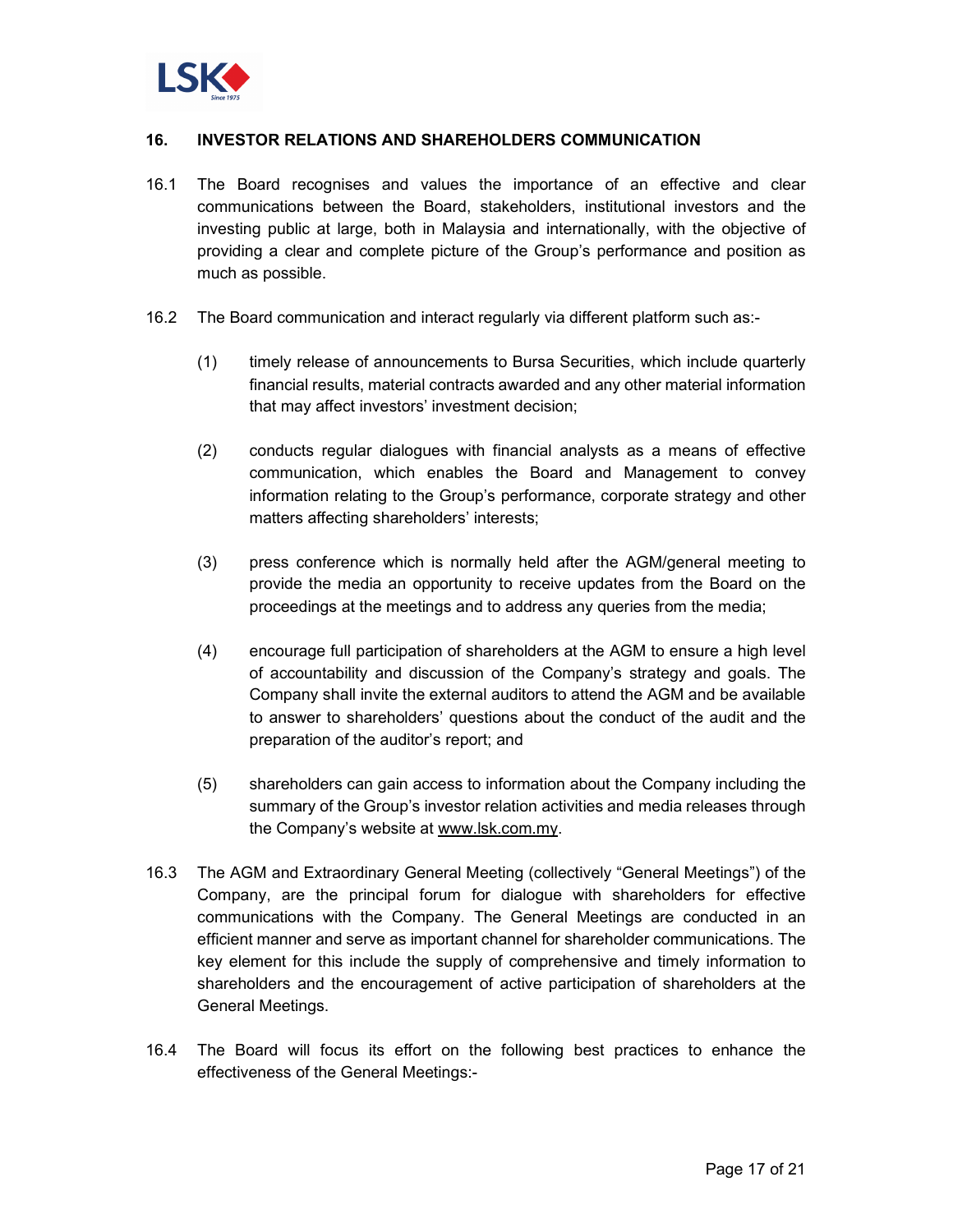

- (1) ensure the notice of AGM is given at least twenty-eight (28) days before the date of the AGM;
- (2) all Directors are to attend the General Meetings;
- (3) ensure that each item of special business included in the notice of AGM is accompanied by a full explanation of the effects of the proposed resolution;
- (4) ensure that the notice of AGM states which Directors are standing for election or appointment, with a brief description on their age, relevant experience, designation in the Company, list of directorships, date of appointment to the Board, membership in any Board Committees, details of any interest, position or relationship that might influence, or reasonably be perceived to influence, in a material respect their capacity to bring an independent judgement to bear on issues before the Board and to act in the best interests of the Company as a whole and whether the Board is in support of the re-election or appointment and the reasons;
- (5) ensure that the Chairman of the General Meetings provides reasonable time for discussion at the General Meetings;
- (6) ensure that General Meetings support meaningful engagement between the Board, Senior Management and shareholders;
- (7) ensure that the resolutions set out in the notice of General Meetings are voted by poll;
- (8) ensure that at least one (1) scrutineer is appointed to validate the votes cast at the General Meetings. Such scrutineer must not be an officer of the Company or its related corporation, and must be independent of the person undertaking the polling process;
- (9) ensure that there is a channel of communication for feedback and queries from shareholders; and
- (10) ensure minutes of the General Meetings will be circulated to shareholders or uploaded onto the Company's website no later than thirty (30) business days after the General Meetings.

# **17. CODE OF CONDUCT AND ETHICS**

The Group is committed to the highest standards in the conduct of its businesses and operations. To this end, the Board has established the Code of Conducts and Ethics which applies to and provides guidance on the standards of behaviour expected of all Directors and employees the Group. The Code of Conducts and Ethics is made available for reference on the Company's website at www.lsk.com.my.

# **18. ENVIRONMENTAL, SOCIAL AND GOVERNANCE**

18.1 The Group's Environmental, Social and Governance ("ESG") philosophy covers both the social and the environmental aspects amidst our business strategy for long-term sustainable and balanced growth.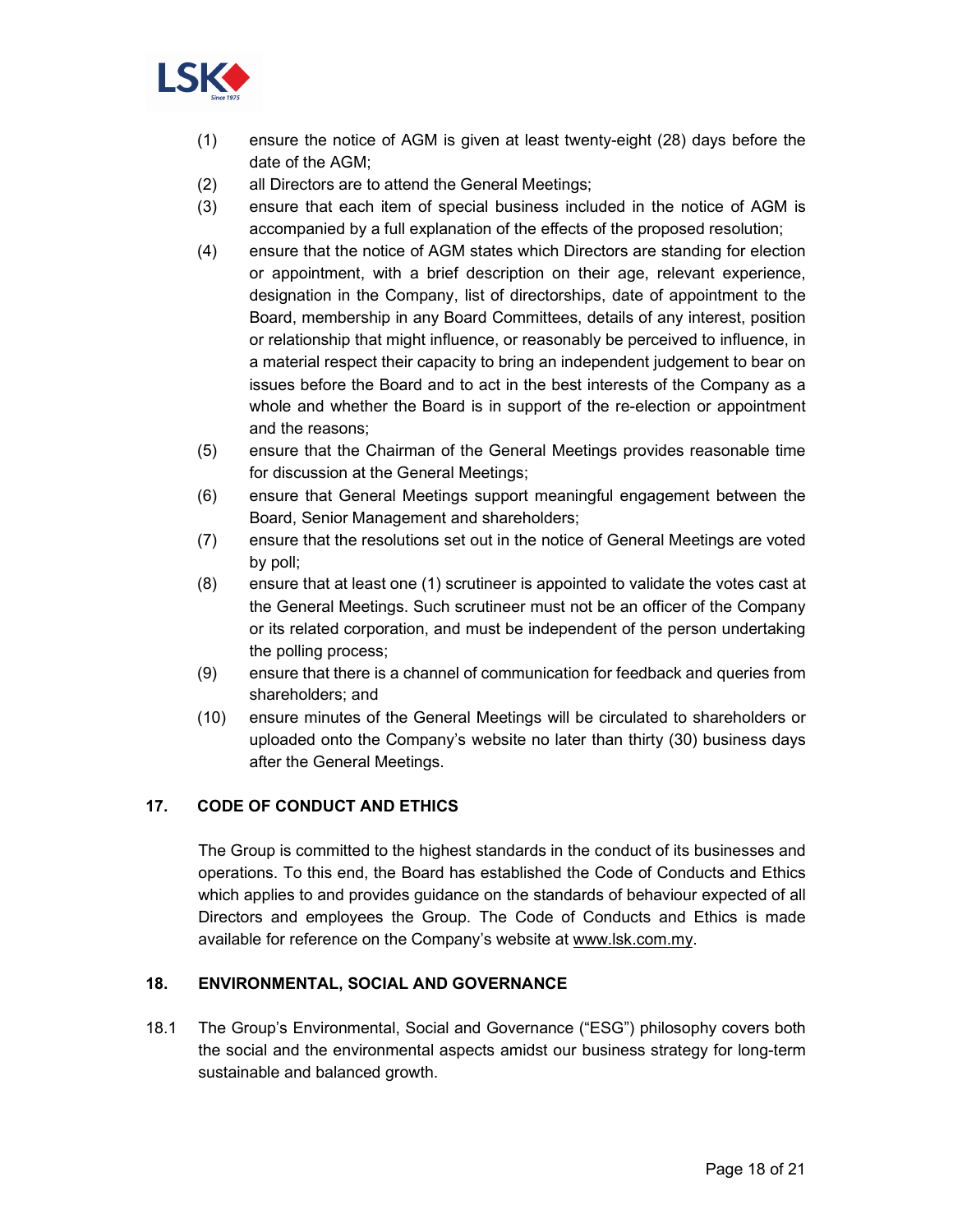

- 18.2 The Board recognises the need for strategies and plans to promote and contribute towards sustainable development with particular focus ESG aspect of business.
- 18.3 The Group emphasises ESG on the following key areas:-
	- (1) Environment

The Group's latex plant produces 100% natural latex foam that is using renewable rubber tree resources as our core materials. The Group uses the environmental friendly Dunlop process that minimises the release of carbondioxide gas into the atmosphere. The Group also practise a system of minimising harmful waste discharge by having a waste water treatment plant. The advanced machinery using Far-infra red moisture extraction technology helps to conserve energy consumption in our drying process.

(2) Community

The Group acknowledges its social responsibilities to the community. The Group's products are produced or managed to the highest standards in quality control. The Group uses food grade purified water in the washing of its natural latex product and every piece of latex are subject to vigorous tensile test to ensure top quality products are produced.

The Group has from time to time donated mattresses and pillows for charitable organisations.

(3) Working environment

The Group strives to provide conducive working environment for both administrative and production workers. Staffs are sent for external training to better equip them of relevant skills and knowledge of work. All employees are covered by insurance and their welfare is closely monitored to avoid any violation of Labour law.

#### **19. CONFLICT OF INTEREST**

A Director shall at all times avoid conflicts of interest and shall as soon as practicable after the relevant facts have come to his/her knowledge, declare the nature of his/her interest at a meeting of the Directors of the Company. Every Director shall give notice to the Company of such events and matters relating to him/her as may be necessary or expedient to enable the Company and its officers to comply with the requirements of the Act.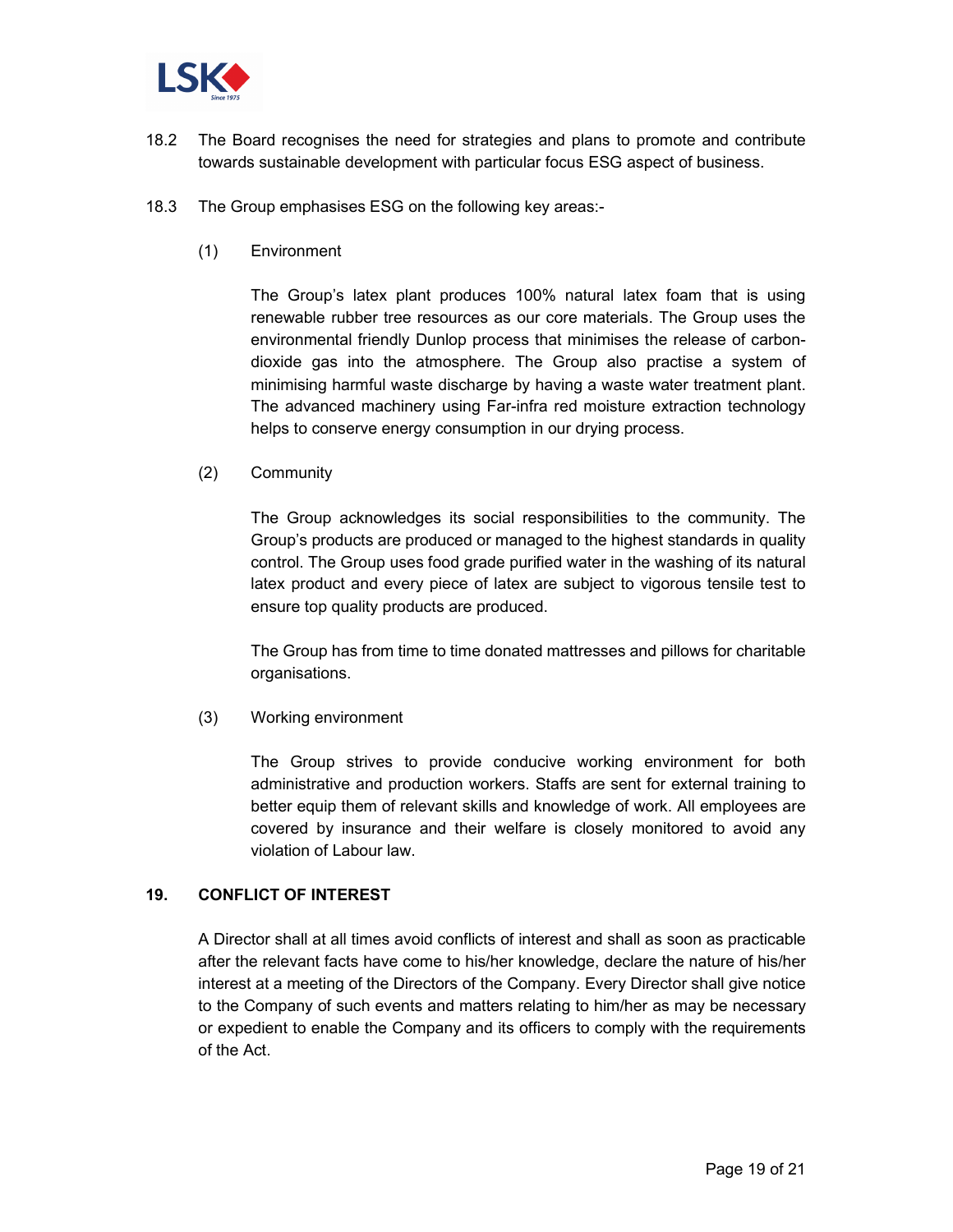

## **20. CONFIDENTIALITY AND DISCLOSURES OF INTEREST**

- 20.1 The Directors are required to act in the best interest of the Company. The Directors also have a duty of confidentiality in relation to the Company's confidential information.
- 20.2 All information and documentation received by the Board from the Company shall be treated as confidential, unless otherwise expressly decided by the Board. All Board members are responsible for ensuring that any material received is properly protected and remains confidential. If any information is to be provided to third parties, this shall be decided by the Group MD.
- 20.3 A Director should disclose to the Board:-
	- (1) any material personal interest they have in a matter which relates to the affairs of the Company; and
	- (2) any other interest (direct or indirect) which the Director believes is appropriate to disclose in order to avoid any conflict of interest or the perception of a conflict of interest.

The disclosure should be made as soon as practicable after the Director becomes aware of their interest. Details of the disclosure must be recorded in the minutes of the meeting at which the disclosure is made or the meeting held following the disclosure.

## **21. DEALINGS IN SECURITIES**

A Director must not deal in the Company's securities when he is in possession of price sensitive information. All Directors must also comply with the disclosure requirements as prescribed under Chapter 14 of the MMLR of Bursa Securities when dealing in the Company's securities.

#### **22. WHISTLE BLOWING POLICIES AND PROCEDURES**

- 22.1 The Board is committed to ensure that its business and operations are conducted in an ethical, honesty and integrity manner. To achieve this purpose, the Board has established a Whistle Blowing Policies.
- 22.2 The objective of this policy is to provide an avenue for employees and other stakeholders to report genuine concerns in relation to breach of a legal obligation, miscarriage of justice, danger to health and safety or to the environment and the coverup of any of these issues in the workplace, without the risk of reprisal, separation, demotion, suspension or loss of benefits because of the report.
- 22.3 The Whistle Blowing Policies is made available for reference on the Company's website at www.lsk.com.my.